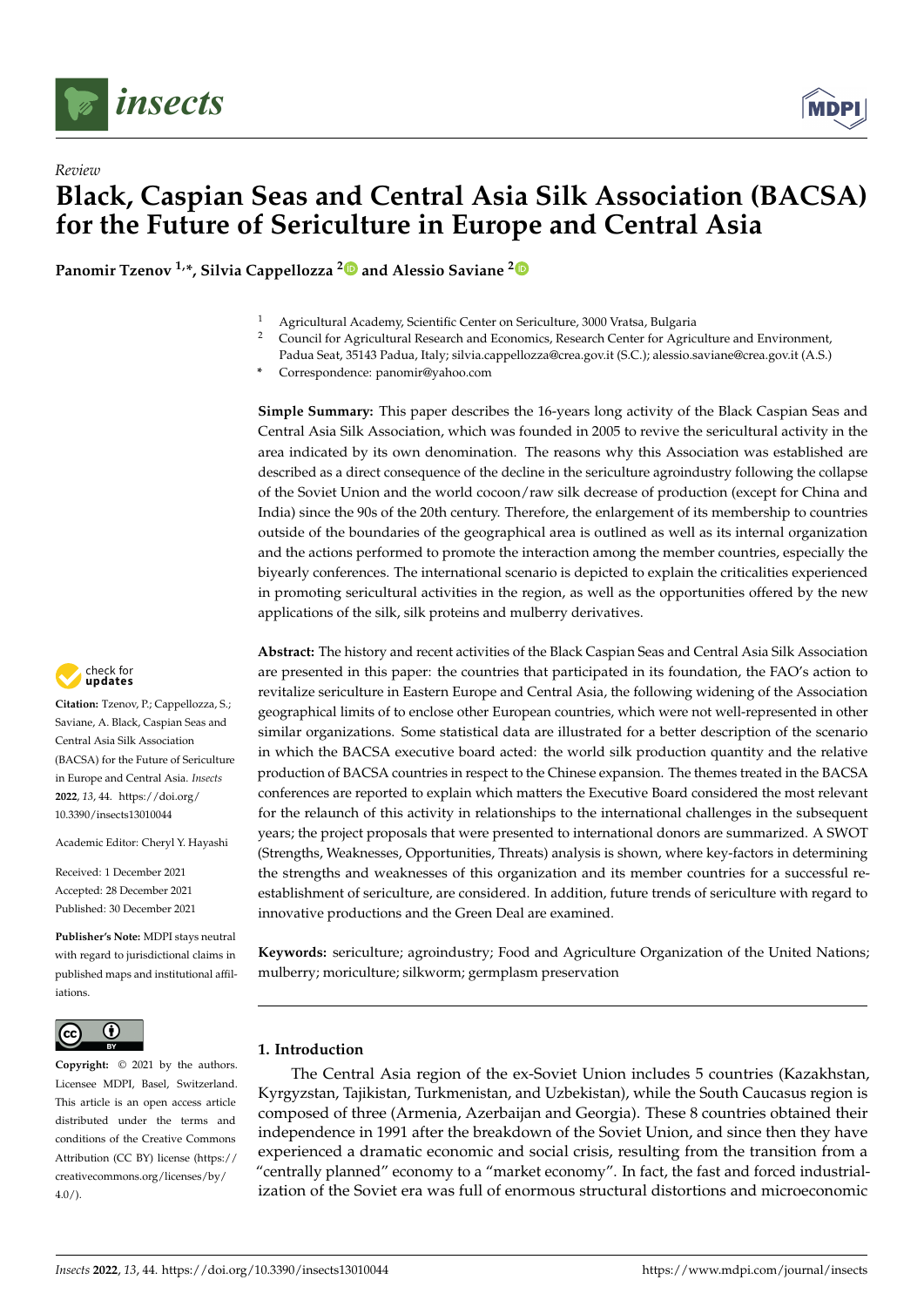ineffectiveness [\[1\]](#page-14-0). After the dissolution of the Soviet Union, many industrial enterprises located in this region lost their previous markets and were unable to compete under the new market conditions. As sericulture is an agroindustry, the criticalities of the Central Asian and Caucasic sericulture activities, which were experienced from the '90s, were thus predictable.

Similar problems occurred in the Central and Eastern Europe after 1989 (Berlin Wall's collapse). Economies throughout the region fell into recession in the 1990s. Efforts to privatize and open markets caused unemployment and social inequality. Bulgaria's economy contracted each year from 1989 through 1993, while Romania's GDP (Gross Domestic Product) dropped nearly 13% in 1991 and nearly 9% in 1992 [\[2\]](#page-14-1).

These political, social, and economic changes greatly impacted sericulture, perhaps more than any other economic activity, in the ex-communist countries. In fact, to manage the sericultural chain it is necessary to coordinate the agricultural production at the farm level, with silkworm eggs sourcing, logistic steps for drying, sorting, preservation, stocking, and marketing of cocoons; furthermore, coordination is also necessary with the subsequent steps performed in the reeling and textile plants.

What happened in the ex-communist countries in Eastern Europe and Central Asia during the transitional period from centralized to market economic system was a sudden stop of the governmental support to sericulture, the breakage of the traditional economic relationships among the countries, thus the destruction of the already established system of integration of the different processes of the sericultural production.

Until the beginning of '90s of the last century the approximate annual fresh cocoon production in Europe, Caucasus and Central Asia was around 50,000 tons, by this occupying the third place in the world after China and India; nearly one million farmer's households were engaged with sericulture [\[3\]](#page-14-2). At the Soviet Union breakdown the Central Asian region, including Uzbekistan, Tajikistan, Turkmenistan and Iran was still a remarkable cocoon and silk producer (even now this region is engaging in the industry about 450,000 farmers) [\[3\]](#page-14-2); at that time the Eastern part of Europe, which was also under the communist umbrella of the USSR (Union of Soviet Socialist Republics) and also Turkey, were still producing large quantities of silk, while the Western Europe and Greek sericulture activities had already considerably declined.

Around the same period of the above-mentioned changes, i.e., in the years between 1983 and 1995, the world production of raw silk increased rather constantly and almost doubled, thanks to the exclusive contribution of China, which, in the same period tripled its production. Therefore, China in 1995 had the world monopoly of silk production with 74% of the global quantity of this fiber [\[4\]](#page-14-3). In the long term the constant increase of the Chinese silk that was poured over the market caused an excess in the circulating quantity of this fiber, therefore, its international price fell down (about 24% only in 1997), reaching even USD 22/kg of raw silk [\[4\]](#page-14-3). In this scenario only India, and Brazil, remained comparatively competitive, while all the other countries in the world were forced out of the market, or remained on the very edge (Uzbekistan, Thailand, Vietnam). This tendency to the concentration of silk production in China was even more dramatic for countries acquiring silk from Celestial Empire because of the "double price" policy, on which basis the internal silk industry could have access to raw material at a price 20% lower than that for foreign buyers [\[4\]](#page-14-3). The monopoly of silk production, joint to the double price policy, permitted China to obtain the absolute leadership in the cost of raw silk and even of silk tissues and clothes [\[4\]](#page-14-3).

## **2. Establishment and Purpose of the Black and Caspian Seas and Central Asia Silk Association (BACSA)**

As mentioned above sericulture is an agro-based industry and agriculture has always been of huge importance for the countries of the Black and Caspian Seas and Central Asia area, supporting the income and providing employment to a large majority of inhabitants of the rural territories, but also protecting the environment through the sustainable use of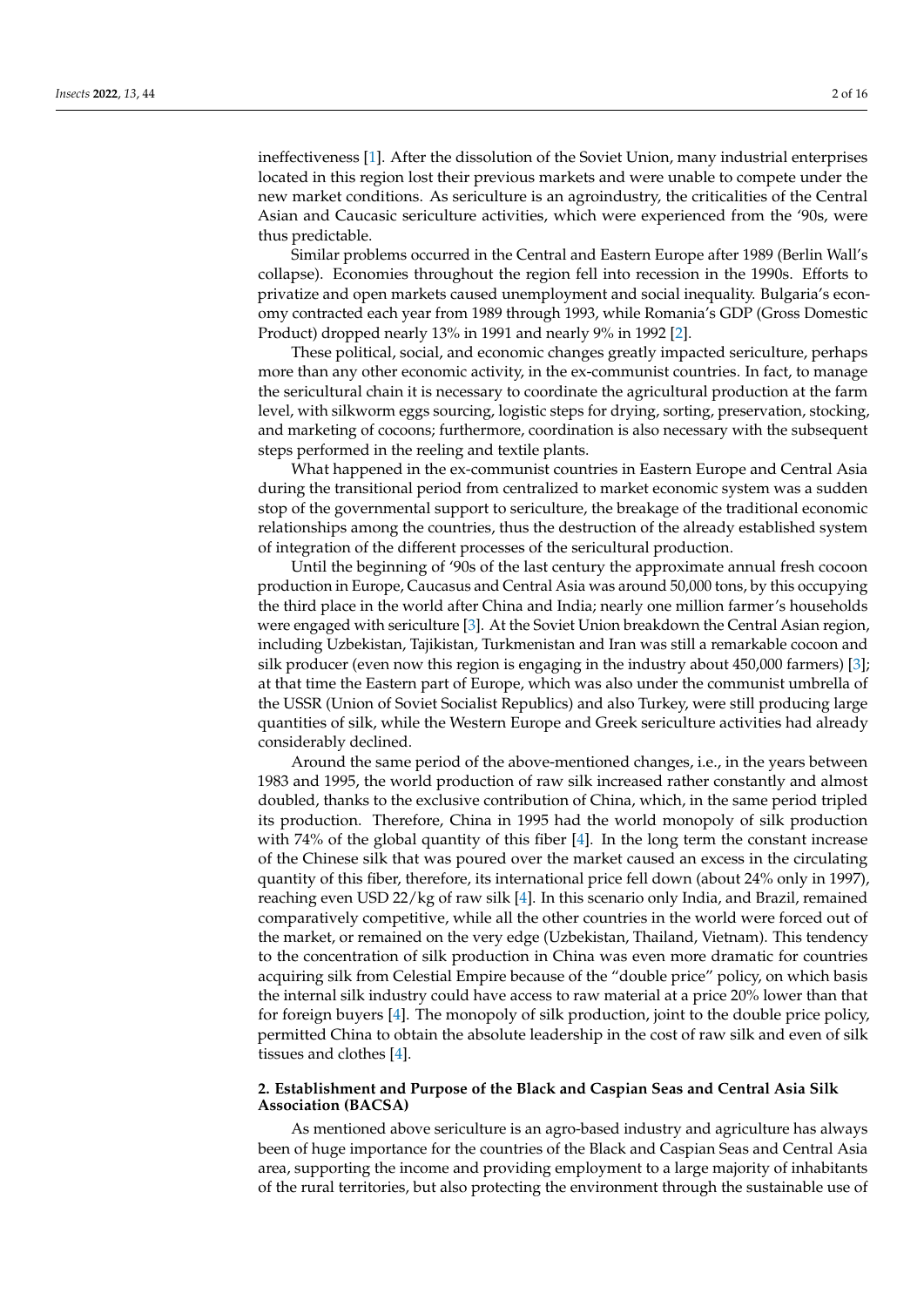natural resources. For this reason, the collapse of sericulture following the USSR dissolution was regarded with much concern by NGOs (Non-Governmental Organizations). The case of Uzbekistan is emblematic: due to the combined effect of the economic turmoil after the independence, and the Chinese monopoly of silk prices, Uzbek cocoon production dropped from 33,000 t in 1990 to 21,000 t in 1997 [\[5\]](#page-14-4).

In order to counteract this decline in sericulture for the countries of the former USSR or previously enclosed under its political umbrella, in April 2005, the Food and Agriculture Organization (FAO) of the United Nations and the Uzbek Government organized in Tashkent, Uzbekistan, the "International Workshop on Revival and Promotion of Sericultural Industries and Small Enterprise Development in the Black, Caspian Seas and Central Asia Region". Twelve countries including Azerbaijan, Bulgaria, Egypt, Georgia, Greece, Japan, Kazakhstan, Republic of Korea, Tajikistan, Turkey, Ukraine, and Uzbekistan participated in this meeting. During the workshop a regional association, named Black, Caspian Seas and Central Asia Silk Association (BACSA) was established [\[5\]](#page-14-4).

The main targets of this association were to generate sericulture projects from external resources, including bilateral and multilateral cooperation, sensitize respective governments and prospective donors, promote local and regional joint efforts, which would have allowed the cooperation among the countries of the region of Europe, Caucasus and Central Asia, develop concrete actions to fortify the sustainable development of the sericulture in the region, promote agreements for international scientific-technical cooperation and business relations among the countries involved, encourage market studies, training, and spreading sericultural germplasm, and silkworm eggs. In fact, the BACSA member countries have many problems and issues in their sericulture revival and development, which could be partly or completely solved by the help of regional cooperation among them. Such problems are the access to the EU (European Union) funds for research, specializations and training of students and technical personnel, exchange of sericulture germplasm resources and improvement of the mulberry sapling and silkworm egg quality; other issues consist of saving the sericulture germplasm of the BACSA region, increasing silkworm egg production or favoring its revival in some of the member countries, solving criticalities of cocoon and silk marketing, improving the raw silk quality and rising the share of exported or locally processed raw silk, producing small niche textiles from cocoons and developing silk handcrafts [\[6\]](#page-14-5).

At the time of its establishment, BACSA member states that were producing silk carpets, such as Iran and Turkey, were also comparatively big raw silk importers as the local silk production was not able to satisfy the silk carpet needs of raw material [\[7\]](#page-14-6). In that period, as even presently, some BACSA countries did not have any own silkworm egg production and in some of the Central Asian countries the quality of currently locally produced silkworm eggs did not meet the international standards, or their quantity could not satisfy the local needs [\[8\]](#page-14-7).

Therefore, one of the basic aims of expansion of BACSA inter—regional cooperation was/is to transmit and share sericulture germplasms, silkworm eggs, advanced technologies, training, dry cocoons, raw silk, and silk allied products.

#### **3. The BACSA Activity**

## *3.1. The BACSA Composition*

When established in 2005 BACSA included 9 countries—Azerbaijan, Bulgaria, Georgia, Greece, Kazakhstan, Tajikistan, Turkey, Ukraine and Uzbekistan. Later on, and gradually, BACSA attracted for membership new countries—Albania, Armenia, Iran, Poland, Romania, Switzerland, Italy, Spain, Germany, Portugal, Slovenia, Russia, UK so that currently the association includes 22 countries and has also 64 individual members and 4 institutional members. The individual members from countries, which are completely out of the enlarged BACSA region are mostly from India (43), but also from China (2), Egypt (2), Korea (1), Ghana (1), Syria (1) and Indonesia (1). Presently BACSA has 26 members of the Executive committee from 22 different countries. The composition of the Executive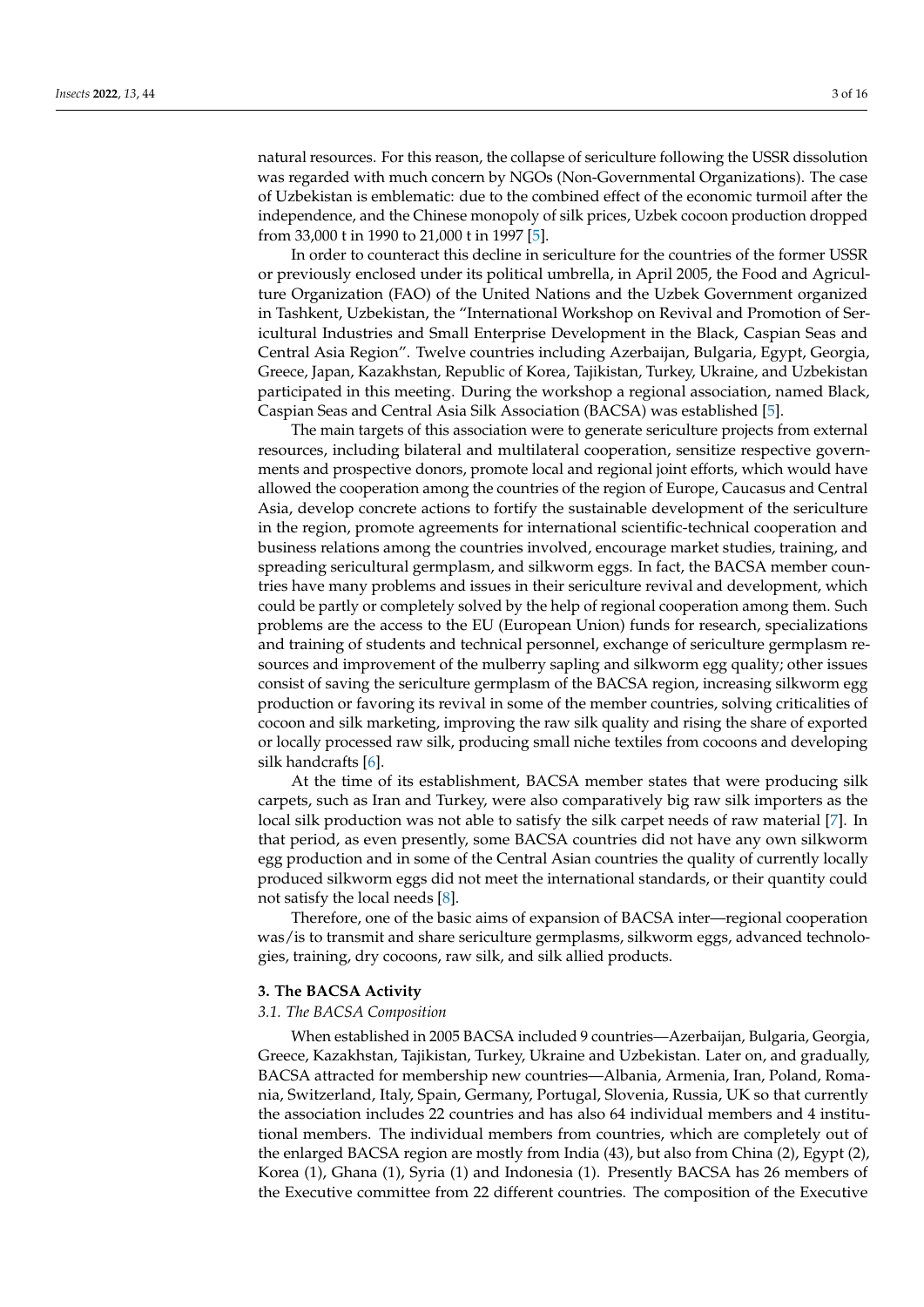committee has been totally renewed at the end of 2009 [\[9\]](#page-14-8) and can be periodically revised according to changes in the membership.

## *3.2. The BACSA Structure*

The management of the association is composed of a President, two Vice-Presidents, one national coordinator for each member country, which are the most representative part of the Executive Committee; all of them are democratically elected. The members of the Executive Committee are the direct coordinators of all the current activities for each country, within the regional context. The Executive Committee is the bridge among each country, the national coordinator and the other countries of the association, to execute the actions defined in the region. The Committee gathers in person at least once every two years; its members maintain contacts among themselves regularly by e-mail/phone, to perform the following functions [\[9\]](#page-14-8):

- To evaluate the work made by each national coordinator in the respective countries in relationship to BACSA.
- To recommend people in the association who should receive training abroad.
- To evaluate and to watch the handling of the "Rotatory Funds" and "Research Funds" possibly created and to give recommendations on the best use of these resources.
- To present/display the research proposals that require financing from the "Research Fund" and to approve the necessary resources for this aim.
- To give recommendations and suggestions on all publications and written material that are created within the framework of the BACSA.
- To advise the association's President on the advances and progresses that take place in the development of the activities and give recommendations to her/him on possible modifications and corrections.
- To decide the main BACSA activities, including accepting new members etc.

## *3.3. The BACSA Conferences*

Until the end of 2019 BACSA organized 9 international conferences. Each conference was on a specific subject, connected with the problems of regional sericulture development. The BACSA conferences are shown in Table [1.](#page-3-0)

<span id="page-3-0"></span>**Table 1.** BACSA conferences (2005–2021).

|     | <b>BACSA Conference Title</b>                                                                     | Year | Location               |
|-----|---------------------------------------------------------------------------------------------------|------|------------------------|
| (1) | Revival and Promotion of Sericultural Industries and Small<br><b>Enterprise Development</b>       | 2005 | Taskent,<br>Uzbekistan |
| (2) | Silk Handicrafts Cottage Industries and Silk Enterprises<br>Development                           | 2006 | Bursa, Turkey          |
| (3) | Sericulture Challenges in the 21st Century                                                        | 2007 | Vratsa,<br>Bulgaria    |
| (4) | Possibilities for Using Silkworm and Mulberry for Non-Textile<br>Purposes (First Balkan workshop) | 2008 | Plovdiv,<br>Bulgaria   |
| (5) | Sericulture for multi products—new prospects for development                                      | 2011 | Bucharest,<br>Romania  |
| (6) | Building Value Chains in Sericulture                                                              | 2013 | Padova, Italy          |
| (7) | Organic Sericulture-Now and the Future                                                            | 2015 | Sinaia,<br>Romania     |
| (8) | Climate changes and chemicals—the new sericulture challenges                                      | 2017 | Sheki,<br>Azerbaijan   |
| (9) | Sericulture preservation and revival-problems and prospects                                       | 2019 | Batumi,<br>Georgia     |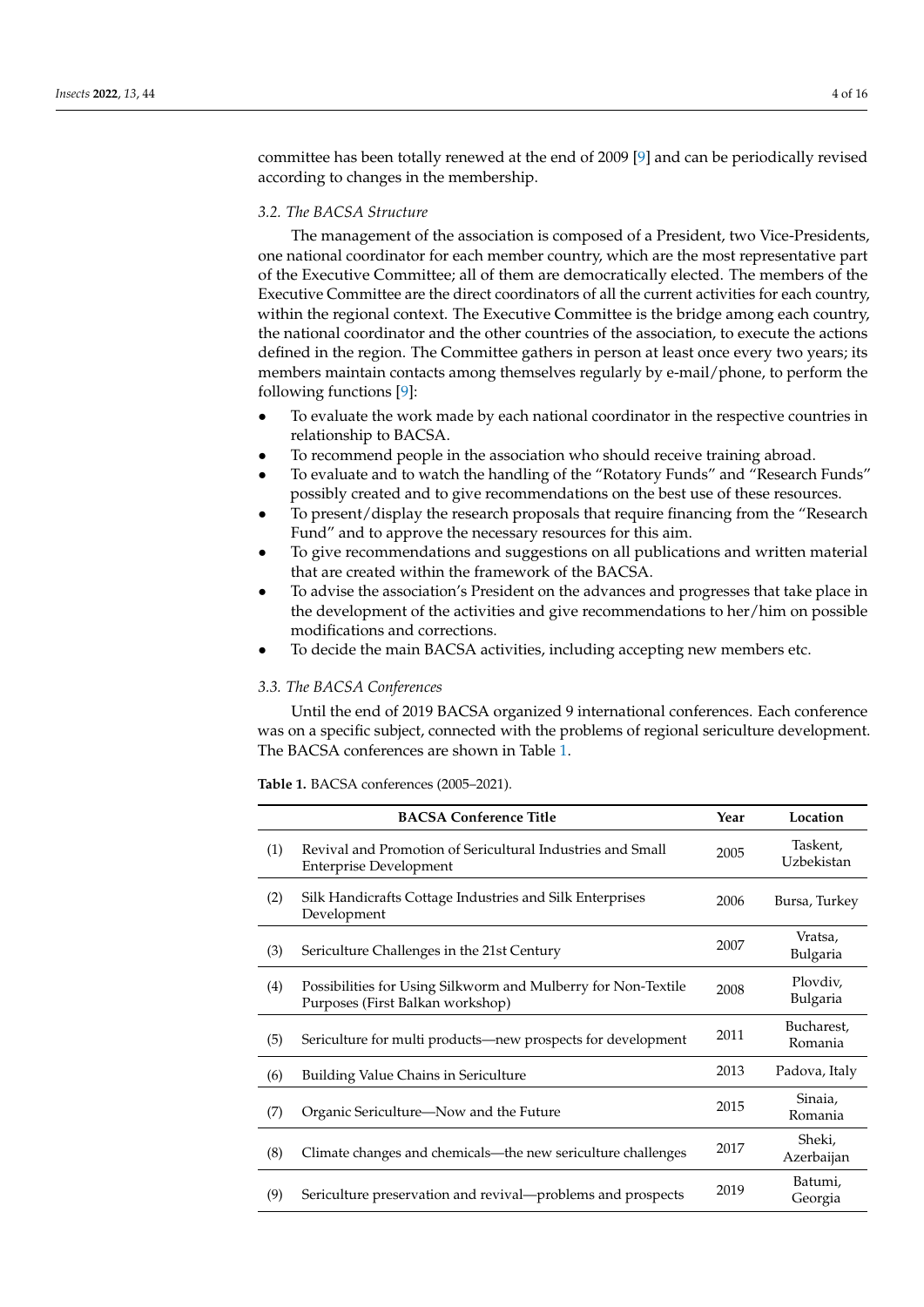The main findings, conclusions and recommendations of these international meetings are listed below:

- (1) Revival and Promotion of Sericultural Industries and Small Enterprise Development (2005): As recalled before, this conference posed the basis for the development of a short/medium-term strategy for the sericulture revival at a regional level and preparation of projects for the sericultural industry rehabilitation in the region countries, ready for donor search [\[6\]](#page-14-5).
- (2) Silk Handicrafts Cottage Industries and Silk Enterprises Development (2006): This conference was particularly focused on the creation of a network collaborating in the different sectors of the supply chain to improve competences in silk reeling and silk industry management specially to establish ecofriendly processes of dyeing and finishing and to promote silk handcraft production and export to foreign countries even through the touristic channel [\[7\]](#page-14-6).
- (3) Sericulture Challenges in the 21st Century (2007): The most important theme of this meeting was the preservation and exploitation of germplasm resources (silkworm and mulberry) of the region, which are particularly rich but at risk as their preservation is costly for the concerned countries [\[7\]](#page-14-6).
- (4) Possibilities for Using Silkworm and Mulberry for Non-Textile Purposes (2008): The target of the discussion was the proper utilization of secondary and waste products of the sericultural industry, which can generate an extra income in addition to silk, which represents the main output. The by-products of sericulture are sericin, pupae, moths, silkworm frasses, silk waste, mulberry branches, fruits and roots. New commercial products can be obtained from these raw materials with a valuable destination for pharmaceuticals, cosmetics, feed and food, new materials [\[10\]](#page-14-9).
- (5) Sericulture for multi products—new prospects for development (2011): This conference enlarged the issues treated in the previous one of 2008, particularly stressing the criticalities of non-textile silk production, from the scientific and regulatory point of view [\[10–](#page-14-9)[12\]](#page-14-10).
- (6) Building Value Chains in Sericulture (2013): Stakeholders of different BACSA countries met to plan possible cooperation programmes in the field of science and technology transfer, education and training with the aim of promoting bilateral research projects, financed by each participating country's government through grant competitions, announced periodically by the Ministries of education and sciences or bi and/or multilateral projects, financed by the EU, in addition to specialization and training of students and technical personnel in leading research centers and commercial companies, financed by EU/national programmes [\[13\]](#page-14-11).
- (7) Organic Sericulture—Now and the Future (2015): The theme of this meeting was about the new trend of organic production in agriculture that well adapts to sericulture, especially in Europe, where mulberry cultivation has always been "naturally organic". How to develop a certification chain for textile and non-textile organic silk production and how to exploit this certification on the market were the key-points treated in the internal discussion [\[14\]](#page-14-12).
- (8) Climate changes and chemicals—the new sericulture challenges (2017): In most of the 22 countries currently members of the Black, Caspian Seas and Central Asia Silk Association, wherever they are, Europe, Caucasus and Central Asia, sericulture has been very negatively affected by the use of chemicals in agriculture and by climatic changes. In fact, through fluctuations in temperature, water regimes and the increase in carbon dioxide levels, global climate changes directly influence mulberry, soil, pests, and silkworm rearing. The specific climatic conditions in the BACSA region countries require mulberry to have high cold and drought tolerance and the silkworm strains to possess a good tolerance to adverse rearing conditions like high temperature, daily temperature fluctuations and feeding with coarse mulberry leaves. On the other hand, the wide use of insecticides can easily harm silkworm rearing and even completely destroy the whole sericulture value chains in some regions or countries. A common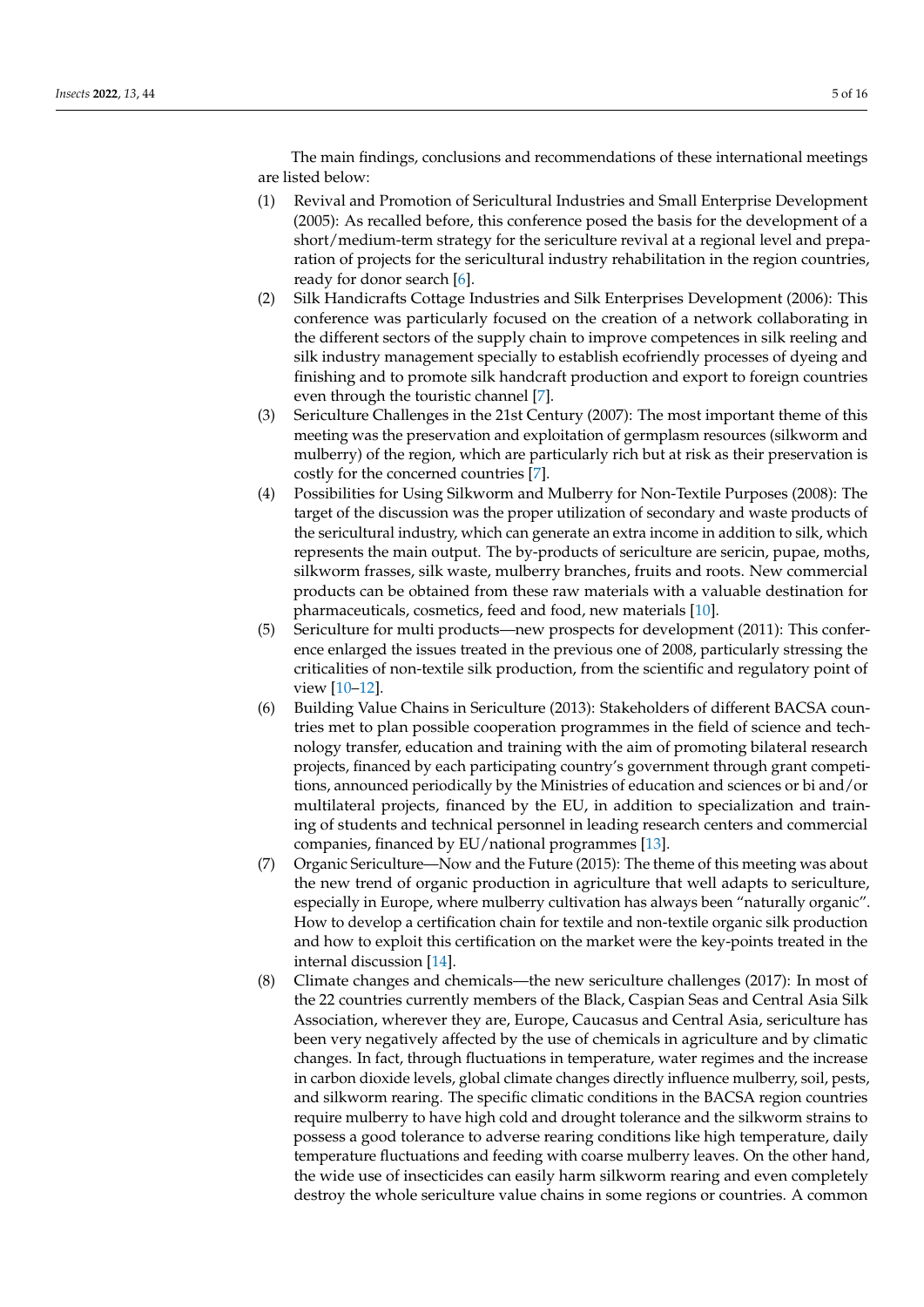effort to develop new strategies is required to mitigate the joint effects of the chemical use and climatic changes [\[15\]](#page-14-13).

(9) Sericulture preservation and revival—problems and prospects (2019): During this conference the BACSA members discussed about the world trends of silk production, in particular the decrease of the cocoon quantity annually available in China and the increase of the international price. These phenomena give a prospective of decrease in the silk use by the textile industry and in coming back to consider this fiber as a very luxury good for a niche market. Sericulture may change from an industry for the poorest farmers, to an agribusiness, requiring more investments and production costs, but having high revenues because of the high market price of the products. BACSA countries should be prepared for that [\[3,](#page-14-2)[16,](#page-14-14)[17\]](#page-14-15).

The BACSA conference foreseen for 2021 was postponed because of the COVID 19 problems.

## *3.4. The BACSA Project Proposals*

The BACSA activity to prepare project proposals is illustrated in Table [2.](#page-5-0) This activity was very intense between 2006 and 2010, then after many failures, these kinds of attempts ceased in terms of projects studied for the whole area and focused mostly on more limited projects or bilateral agreements between members of BACSA [\[18\]](#page-14-16).

<span id="page-5-0"></span>**Table 2.** BACSA project proposals to different donors (2006–2021).

| <b>Presented Projects</b>                                                                                                                                                                                                           | Year of Proposal<br>or Realization | <b>Possible Donor</b>                                                                                                                  | Financed<br>(Yes/No) |
|-------------------------------------------------------------------------------------------------------------------------------------------------------------------------------------------------------------------------------------|------------------------------------|----------------------------------------------------------------------------------------------------------------------------------------|----------------------|
| Improvement of Income-Generation Options Based on Revival of<br>Sericultural Industries and Promotion of Small Silk Enterprise<br>Development in Eastern Europe and Central Asia-Concept Note                                       | 2006                               | UNDP, ADA, CIDA, DCI,<br>DEZA, DFID, FAO, GTZ,<br>IFAD, ITC, UNCTAD, JICA,<br>KOICA, NORAD, SIDA,<br>UNIDO, USAID, EBRD,<br>World bank | N                    |
| Comparative studies of silkworm hybrids performance for<br>sericultural enterprise development in Black, Caspian seas and<br>Central Asia region                                                                                    | 2006-2007                          | <b>FAO</b>                                                                                                                             | Y (only partially)   |
| Support for unlocking and developing the research potential of<br>silkworm breeding and innovative management techniques in<br>Bulgaria, Greece and Romania, targeting to the small silk<br>enterprise development                  | 2007                               | EU FP 7 "Capacities"<br>Program                                                                                                        | N                    |
| Improvement of Income-Generation Options Based on Revival of<br>Sericultural Industries and Promotion of Small Silk Enterprise<br>Development in Eastern Europe and Central Asia-Full Proposal                                      | 2008                               | <b>FAO</b>                                                                                                                             | N                    |
| Regional sericulture germplasm resources network for Africa,<br>Middle East, Central Asia and Europe                                                                                                                                | 2008                               | <b>FAO</b>                                                                                                                             | N                    |
| Proposal of a Regional workshop on "Utilization of mulberry and<br>silkworm genetic resources for sericultural enterprises<br>development in Africa, Middle East, Central Asia and Europe".                                         | 2008                               | <b>FAO</b>                                                                                                                             | N                    |
| TCP/ALB 3101 "Revival and Development of Sericulture<br>in Albania"                                                                                                                                                                 | 2008-2009                          | <b>FAO</b>                                                                                                                             | Y                    |
| SERINNOV- SEE EoI/B/481/1.3/X "Sericulture and silk products<br>in South-East Europe—stepping from the tradition to innovation<br>and strengthening the economic profile of respective regions                                      | 2009                               | EU-SEE program                                                                                                                         | N                    |
| Exploitation of the heavy metal movement and removal pathways<br>and mechanisms in the mulberry-silkworm chain for the<br>establishment of model applications for further practical use in<br>bioremediation of contaminated soils. | 2009                               | FP7-KBBE program                                                                                                                       | N                    |
| TCP/GEO/3201 "Sericulture sector study in Georgia"                                                                                                                                                                                  | 2009-2010                          | FAO                                                                                                                                    | Υ                    |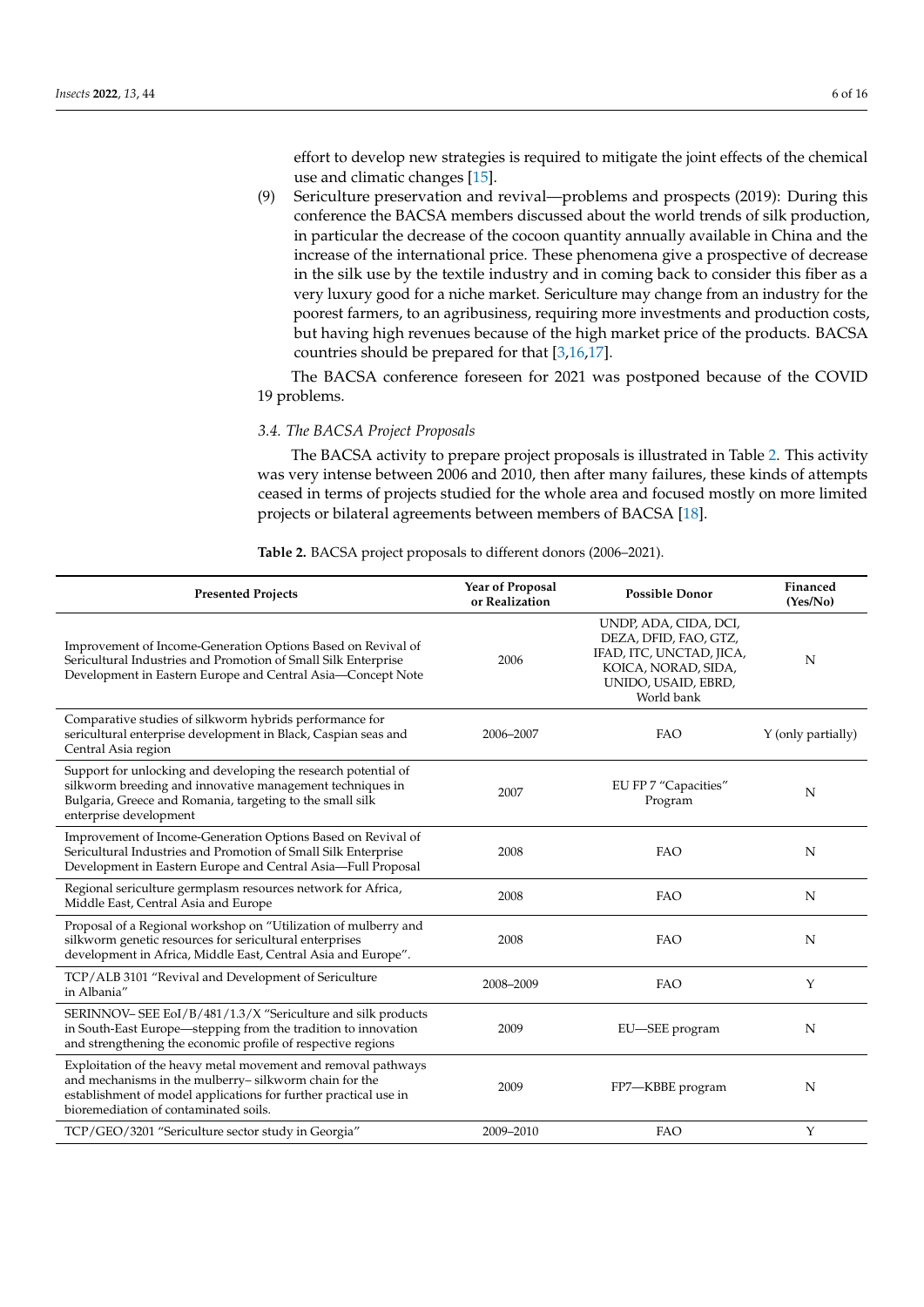## *3.5. The BACSA Network for Facilitating Commercial Contacts among Stakeholders*

BACSA makes all the efforts to establish connections among the producers, sellers and buyers of different sericultural products such as mulberry saplings, silkworm eggs, dry cocoons, raw silk, silk yarn, fabrics, and garments. These activities are performed through regular updating of the section "sell/buy information" on the BACSA website as well as responding in real time to all the enquiries from possible sellers and buyers, connecting stakeholders together and giving a chance to exhibit sericultural products by organizing international workshops, conferences, etc. [\[19\]](#page-14-17).

## *3.6. Results of BACSA Global Activity*

BACSA carried out a series of activities that can be better understood when we compare the situation before 2005, when BACSA was established, and at the present time; from this comparison it is evident this association's role in the regional sericulture preservation, revival and development (Table [3\)](#page-7-0).

| Item                                                                                                                                                            | Situation in 2005                                                                                  | Situation in 2021                                                                                                                                                                                                                                                                                   |
|-----------------------------------------------------------------------------------------------------------------------------------------------------------------|----------------------------------------------------------------------------------------------------|-----------------------------------------------------------------------------------------------------------------------------------------------------------------------------------------------------------------------------------------------------------------------------------------------------|
| Contacts among the key specialists and<br>institutions engaged in the<br>sericultural industries                                                                | Very few, well-developed among<br>some of the Ex-Soviet Union and<br>Eastern Europe countries only | Good contacts among all BACSA member<br>countries, key sericulture specialists and<br>most of the institutions                                                                                                                                                                                      |
| Regional sericulture database                                                                                                                                   | Not available                                                                                      | Available, uploaded on the BACSA<br>website and regularly updated                                                                                                                                                                                                                                   |
| Number of countries, associated in BACSA                                                                                                                        | Only 8 Eastern Europe, Caucasus and<br>Central Asia countries                                      | 22 countries from Europe, Caucasus and<br>Central Asia; out of them 9 EU member<br>states, which give possibilities to apply<br>for projects financing from the EU funds.                                                                                                                           |
| Enquiry system for sericultural<br>products marketing                                                                                                           | Not available                                                                                      | Available: enquiries to BACSA $\rightarrow$<br>distribution of the enquiries to the<br>national coordinators $\rightarrow$ distribution of<br>the enquiries to interested stakeholders in<br>each member country for direct contacts;<br>uploading the sell/buy enquiries on the<br>BACSA web site. |
| Exchange of sericulture germplasm resources<br>among the BACSA member countries                                                                                 | Very few, well-developed among<br>some of the Ex-Soviet Union and<br>Eastern Europe countries only | At a much higher scale, based on bilateral<br>scientific projects                                                                                                                                                                                                                                   |
| Export of mulberry saplings and<br>silkworm eggs                                                                                                                | Very few, among some of the<br>Ex-Soviet Union states only                                         | There is, but still in a too small scale                                                                                                                                                                                                                                                            |
| Regional conferences and meetings                                                                                                                               | Very few, well-developed among<br>some of the Ex-Soviet Union and<br>Eastern Europe countries only | Regular BACSA international<br>conferences, at intervals of 2 years,<br>9 conferences already organized.                                                                                                                                                                                            |
| Specializations and training of students and<br>technical personnel in leading research<br>centers and commercial companies in<br><b>BACSA</b> member countries | N <sub>o</sub>                                                                                     | Present, but still in a too small scale.                                                                                                                                                                                                                                                            |
| Sensitizing the national governments about<br>the regional BACSA executive meetings<br>results, decisions and follow ups                                        | No                                                                                                 | Yes, operated by the BACSA national<br>coordinators                                                                                                                                                                                                                                                 |

**Table 3.** BACSA's activity results (2005–2021).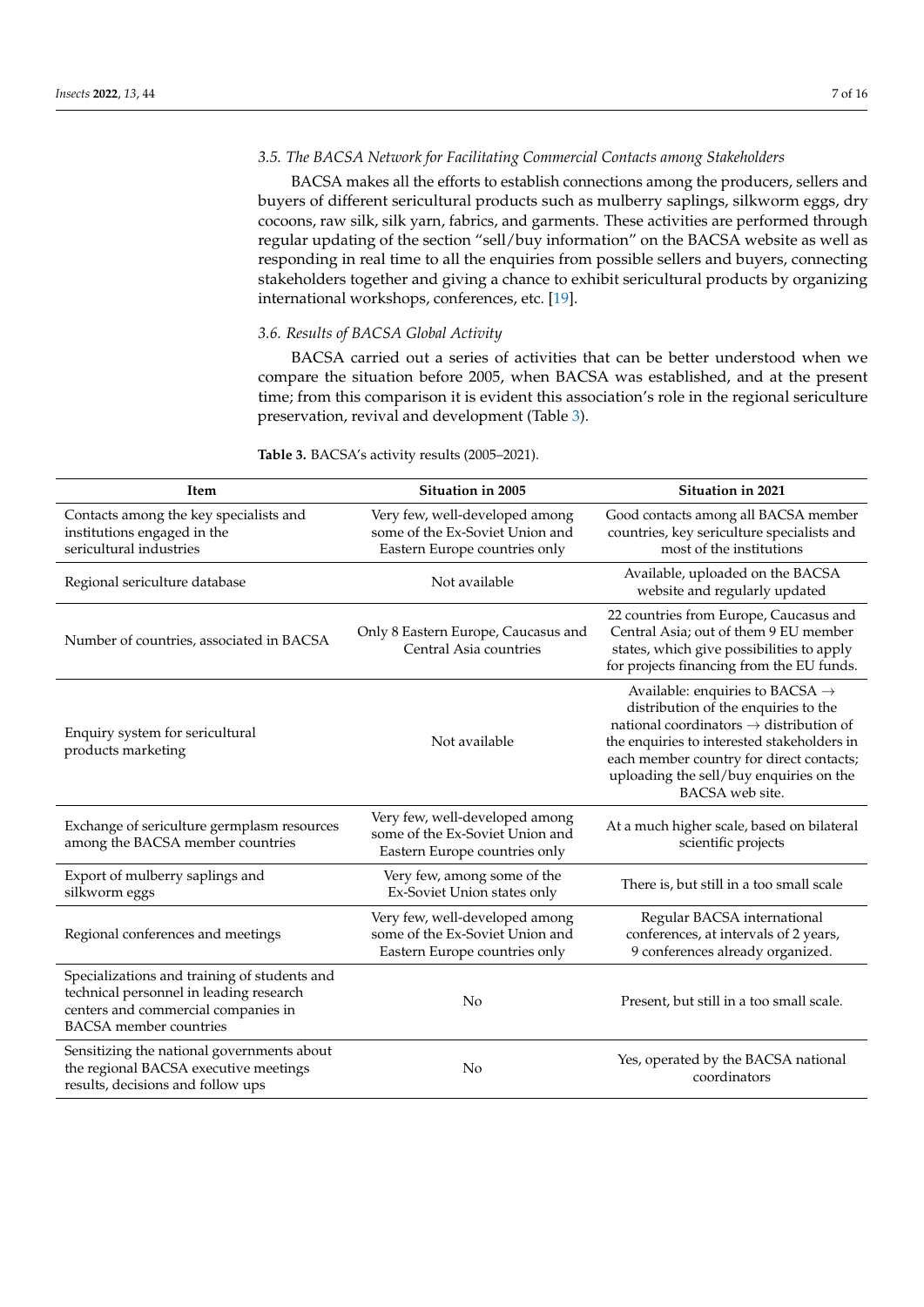<span id="page-7-0"></span>**Table 3.** *Cont.*

| Item                                                                                                                                                                                                                                               | Situation in 2005 | Situation in 2021                                             |
|----------------------------------------------------------------------------------------------------------------------------------------------------------------------------------------------------------------------------------------------------|-------------------|---------------------------------------------------------------|
| Responding to different enquiries,<br>concerning the sericultural industries in<br>the region                                                                                                                                                      | N <sub>o</sub>    | Yes, operated by BACSA president and<br>national coordinators |
| Supporting the sericultural institutions and<br>specialists in the BACSA member countries<br>by providing, when necessary, letters of<br>support, personal recommendations, reviews<br>of scientific monographs and doctoral<br>dissertations etc. | N <sub>o</sub>    | Yes, operated by BACSA president and<br>selected experts      |
| Popularization of Europe and Central Asia<br>sericultural industries in the world through<br>participation to international conferences<br>and meetings                                                                                            | Scarce            | Yes                                                           |
| Development of regional sericulture projects<br>and looking for donors                                                                                                                                                                             | N <sub>o</sub>    | Yes                                                           |
| Promoting bilateral and multilateral<br>agreements for cooperation among the<br><b>BACSA</b> member states                                                                                                                                         | N <sub>0</sub>    | Yes                                                           |

## **4. BACSA Becomes Attractive for Western and Central Europe Countries**

As mentioned before, the situation of sericulture of the countries of Western and Central Europe non-belonging to the Communist block was even worse than that of BACSA countries, because here the decline of sericulture (referred to as agricultural and reeling activity) began much earlier than in the '90s of the last century and precisely after the second World War with the maximum peak between the '60s and '70s. On the other hand, these countries retained a flourishing silk industry (weaving, dyeing, printing, manufacturing), especially in Italy, France, Switzerland and England [\[9\]](#page-14-8). The main feature of this silk industry has been its complete dependence for silk from external sourcing, especially from China, for a long time [\[9\]](#page-14-8). During the '90s the international price of silk was low and the quantity on the market abundant; this was the reason why the European silk industry was not stimulated to look for other sources than China. However, some signals of market sufferance were already very clear: double pricing of silk and difficulty in finding a constant and high quality of this fiber production in China [\[4\]](#page-14-3).

In Western Europe some residual cocoon production could be preserved due to the EC (European Communities) subsidies to sericulture (Regulation EEC n. 922/72) establishing a contribution per each reared silkworm box from which a minimum quantity of at least 20 kg of fresh cocoons was obtained. This contribution was completely stopped in Europe in 2014, due to the Common Agricultural Policy (CAP) reform; the EC governments were allowed to support some strategic sectors only with direct payments; the majority of EC countries decided that sericulture was not a priority, while only the government of Greece continued to pay subsidies to its farmers for fresh cocoon production.

In Italy and France this lack of support from the Government was partly justified by the catastrophic situation of sericulture caused by external factors; in fact, from 1989 to 2010 France and Northern Italy (where some cocoon production had been preserved even in a small amount) were affected for a long time by the pollution due to an Insect Growth Regulator (active ingredient: fenoxycarb, commercial name: Insegar). The chemical was sprayed on the fruit orchards and its drift was transported by the winds onto mulberry leaf. It was so effective to be capable of acting on the silkworm larvae at doses of nanograms  $(1.0 \times 10^{-9} \text{ g})$  or even lower [\[10\]](#page-14-9). Due to this phenomenon the larvae were unable to spin their cocoons ("non-spinning syndrome") [\[11](#page-14-18)[,12\]](#page-14-10) and French and Italian rearers were completely discouraged from continuing to practice sericulture. For almost 20 years, until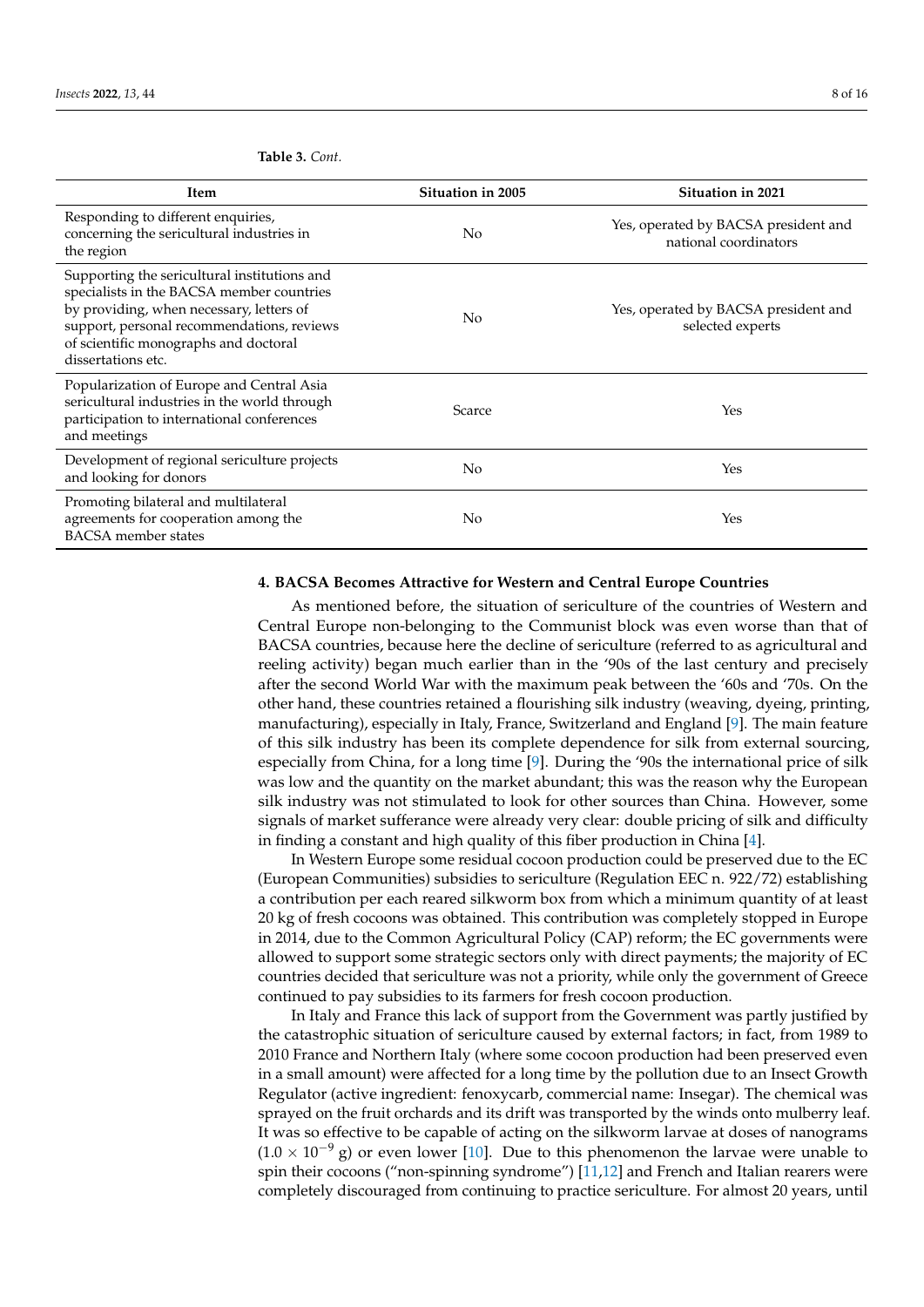the date of the retirement (which was operated by the same producing company) of the chemical from the market and exhaustion of the stocks, it was impossible to rear silkworms in the above-mentioned areas.

In 2009 the INRA (National Research Institute for Agriculture) Sericultural National Unit of Lyon (France) closed and only the Sericulture Laboratory of CREA (Council for Agricultural Research and Economics) in Padua remained responsible for the preservation of all the genetic resources of Western Europe [\[13\]](#page-14-11). Furthermore, the International Sericultural Commission based in France, transferred its headquarters to India, which was a signal of disengagement of the European stakeholders from sericulture [\[14\]](#page-14-12).

In the same period the international price of raw silk began to rise very rapidly, reaching levels of about USD 55–60/kg mostly because of the industrialization of China in the last decades, in particular the Eastern area of the country, which was traditionally more apt to sericulture. Although the Chinese government made a big effort to transfer sericulture to other regions, less industrialized and more devoted to agriculture, the silk quantity and mostly its quality decreased significantly; as a consequence, the price of the best quality of silk in the international market began to increase quite abruptly. The COVID 19 pandemic has been a brief parenthesis in this trend.

Therefore, during the last 10 years a new interest was expressed by the European silk industry (especially from Italy and Switzerland) for countries alternative to China where silk might be produced; on this basis the silk industry may re-consider establishing part of the cocoon production they need in Europe, Caucasus and/or Central Asia. A sign of this interest was the BACSA conference of 2013, which was held in Italy with the economic support and commitment of the Italian silk industry in collaboration with CREA (the Research organ of the Italian Ministry of Agricultural, Food and Forestry Policies) [\[15\]](#page-14-13). A delegation of the executive board was hosted in Como and visited "Ratti", one of the most important silk Italian companies belonging to the Marzotto group. Another sign of interest was the progressive association to BACSA of countries from Western Europe: Italy, Germany, Spain, Portugal, Slovenia, Switzerland, UK which are currently members of BACSA [\[16\]](#page-14-14).

However, the restoration of the sericulture chain in Europe and BACSA countries is a very large goal that cannot be sustained by the industry alone; a public-private partnership should be envisaged, and the governmental and EC support should be provided to make it a realistic goal, which, however, needs long term investments.

#### **5. Problems and Prospects**

In this section BACSA will be examined according to the problems and prospects that characterize this organization. An attempt to summarize the criticalities and "plus values" of BACSA is reported in Figure [1.](#page-9-0)

## *5.1. Problems Related to the BACSA Structure*

BACSA is a quite open and very flexible organization; the membership of the Black, Caspian Seas and Central Asia Silk Association (BACSA) is possible for all individuals/institutes/countries from Europe and Central Asia which are willing to share common goals for an industrial and economic growth through sericultural activities. The expected members may be of two categories: "Internal" from the same geographical region countries, and "External" from other countries, who are possibly interested in technical cooperation or business with Europe and Central Asia region as well as from those countries that are possible donors for sericulture revival projects [\[20\]](#page-14-19). Even Chinese, Indian, Japanese, Korean, African scientists/stakeholders applied to this organization for membership. Chinese and Indian delegations are admitted as observers to BACSA meetings. No membership fee is required so far, and this fact permits to participate even to poor countries or individuals. However, what in principle appears to be very democratic and egalitarian might be a problem in the future in case some divisive themes are discussed, or the interest of some single country is concerned. At the moment, the BACSA community reaches a good agreement on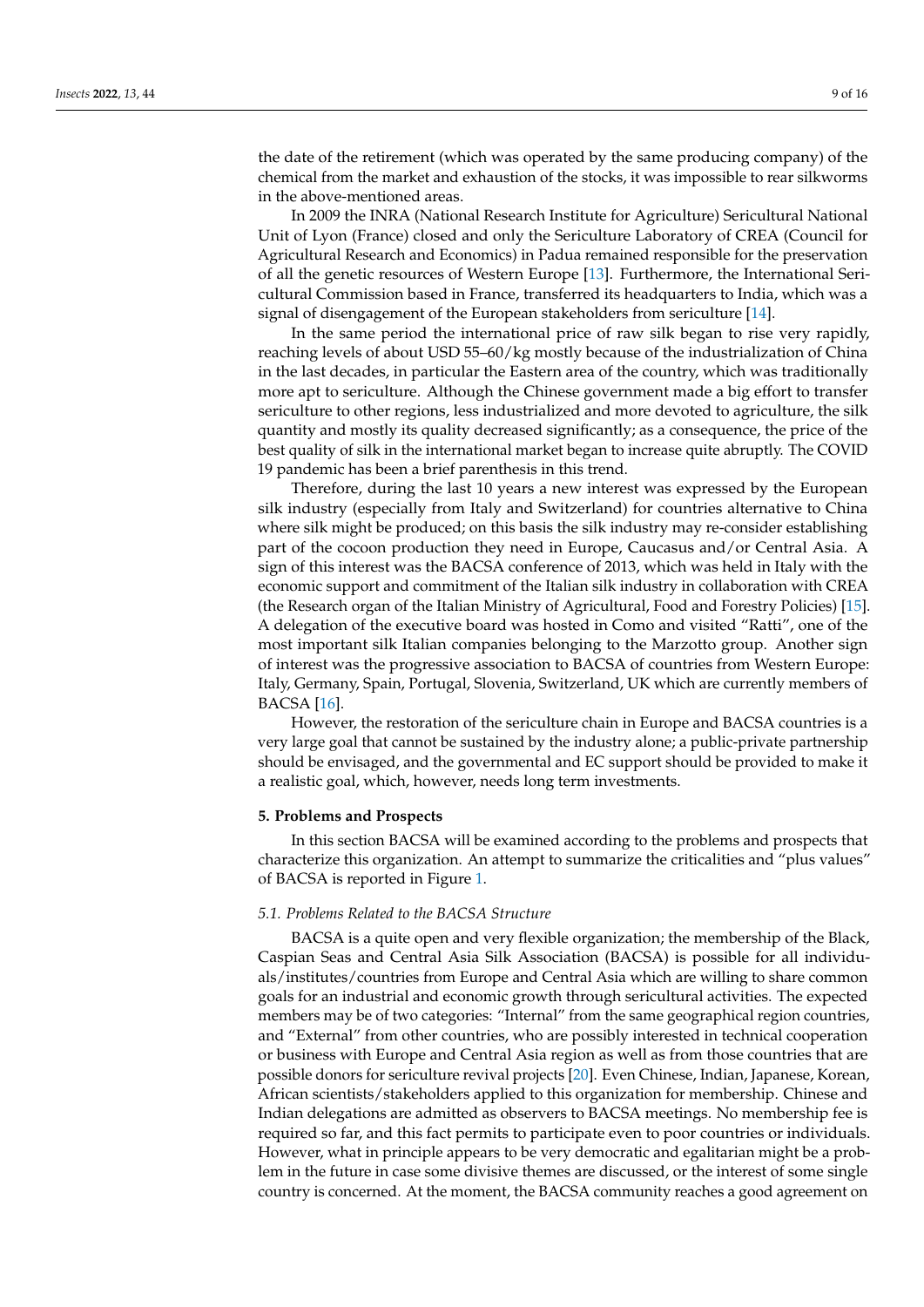any decision basically because of three factors: (1) members are few and many of them have been known each other for years; (2) there are no huge interests at stake because sericulture in the BACSA countries is mostly confined to a niche economy; (3) China's presence in the<br>cills used is as outstanding that any other country should docide its strategy to develop silk world is so outstanding that any other country should decide its strategy to develop its own silk production/industry reacting to the Chinese monopoly more than fighting its own silk production/industry reacting to the Chinese monopoly more than fighting against other competitors. Therefore, it is possible that this association should assume another structure in the future; in fact, some problems are the same for most of the countries, others are typical of a more restricted geographical area. The three macro-areas that can be outlined in the BACSA region are Central Asia, the Caucasus and Europe. It might be<br>Advisable in the novt nexied to divide BACSA in three different verying aroune isining advisable in the next period to divide BACSA in three different working groups, joining together only on themes of common interest. For example, the income level of farmers in these three macro-areas is completely different, being the minimum in Central Asia, maximum in Western Europe. It appears very clear that Europe should make a big effort to mechanize and specialize its silk production, while countries like Uzbekistan (Central Asia) have the potential of producing high quantity of cocoons at a comparatively low<br>Asia lea well it is a local magnesium at an about it with the compatition with Ghina in the price by exploiting local manpower and can be identified as competitor with China in the middle term. Other principles to form working groups may be assumed: for example, silk industrial converters versus cocoon producing/reeling countries, low quantity silk producing countries versus high quantity silk producing countries*,* etc.

<span id="page-9-0"></span>

| <b>STRENGTHS</b><br>Rich germplasm collections<br>Long tradition<br>Possible donors for the Region<br>Well-developed transformation industry in<br>Europe | OPPORTUNITIES<br><b>Environmental sustainability</b><br>$\bullet$<br>Increase in world silk price<br>٠<br>Silk Route cultural itinerary<br>$\bullet$<br>New silk and allied products utilizations<br>$\bullet$ |
|-----------------------------------------------------------------------------------------------------------------------------------------------------------|----------------------------------------------------------------------------------------------------------------------------------------------------------------------------------------------------------------|
|                                                                                                                                                           |                                                                                                                                                                                                                |
| <b>WEAKNESSES</b>                                                                                                                                         | <b>THREATS</b>                                                                                                                                                                                                 |
| <b>BACSA structure</b>                                                                                                                                    | <b>Climate changes</b><br>$\bullet$                                                                                                                                                                            |
| Backwardness of the processes                                                                                                                             | <b>Pesticides</b><br>$\bullet$                                                                                                                                                                                 |
| Difficulty in communicating silk                                                                                                                          | Lack of subsidies and policies of investments<br>$\bullet$<br>in the sector                                                                                                                                    |
| potentialities EC/FAO/other donors<br>evaluators                                                                                                          | Heavy water use in post-cocoon processing                                                                                                                                                                      |

of the cocoon production they need in Europe,  $C_{\rm eff}$  and  $C_{\rm eff}$  and  $C_{\rm eff}$ 

**Figure 1.** SWOT analysis representing criticalities and qualities of BACSA examined with respect to **Figure 1.** SWOT analysis representing criticalities and qualities of BACSA examined with respect to the possibilities of success in revitalizing the sericultural activity in the area. the possibilities of success in revitalizing the sericultural activity in the area.

# *5.1. Problems Related to the BACSA Structure 5.2. Common Problems*

5.2.1. Preservation of Genetic Resources

The global raw silk production was around 91,945 t in 2020, but out of them 53,359 t were produced by China and 33,770 t by India, while all the other countries produced only about 4816 t of raw silk [21] (see Figure 2).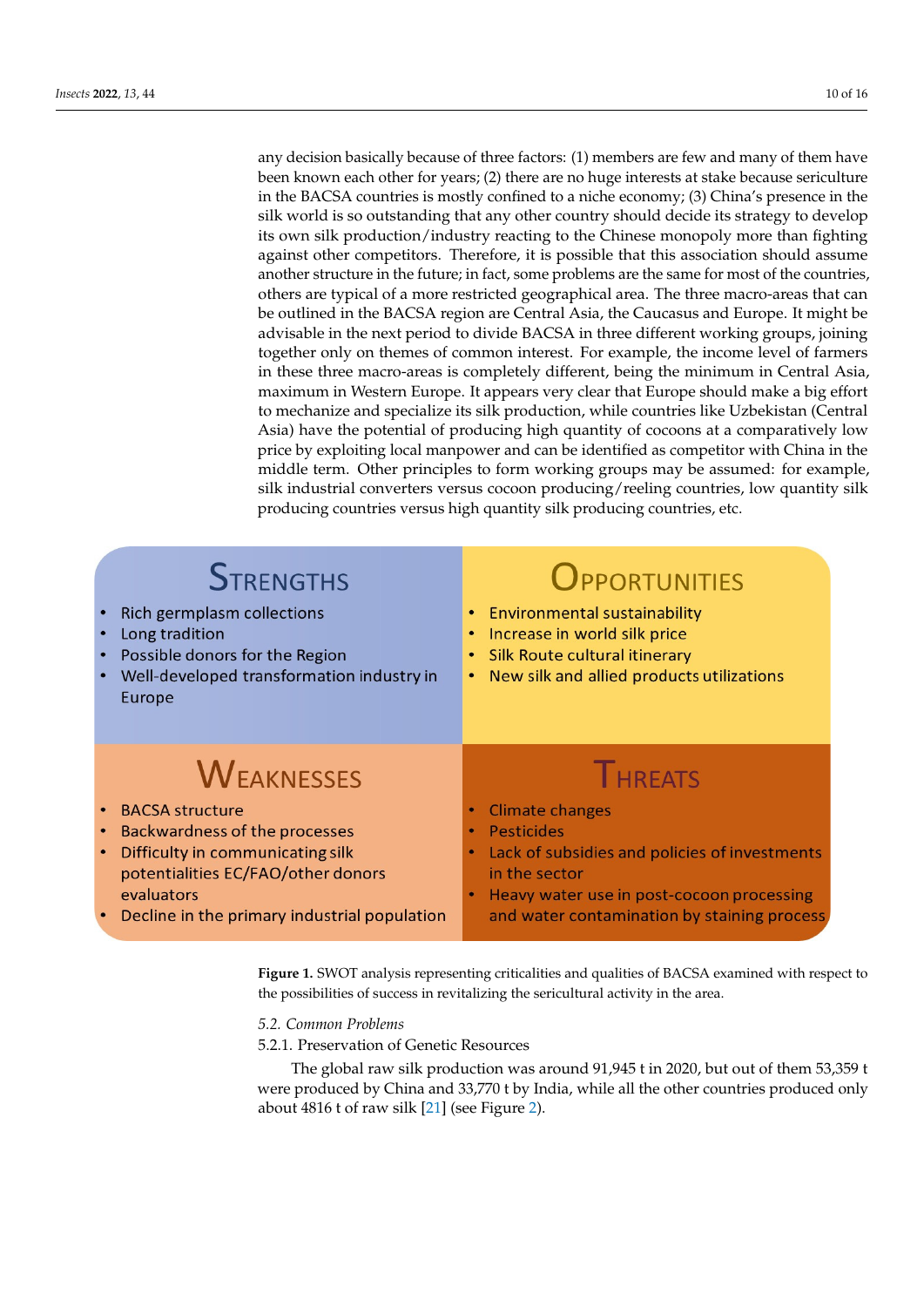<span id="page-10-0"></span>

**Figure 2.** Pie-chart and relative shares of global silk p[roduction \(data from](https://inserco.org/en/statistics) **Figure 2.** Pie-chart and relative shares of global silk production (data from https://inserco.org/en/ [statistics;](https://inserco.org/en/statistics) accessed on 23 November 2021) in 2020; China and India alone cover more than 90% of the worldwide production (94.7%).

That means almost 95% of the total world silk production is from only two That means almost 95% of the total world silk production is from only two countries— China and India. On the other hand, although many countries in the World dealt with sericulture in the past or are still dealing nowadays, the majority of them only make efforts to preserve this activity and only few of them to revive the sericultural industry. Silk production volumes more than doubled from 1990 to 2019 but it saw a decrease over the last five years. Even in those countries that are the biggest world cocoon and silk producers, there are presently entire regions where the sericultural activities have been partly or even completely stopped and the sericultural expertise may be lost. Among these, BACSA associated countries, which still represents the third world producing area, face problems typical of nations with history of long tradition and scarce current production. The first problem for them is how to preserve their mulberry and silkworm germplasms, which usually constitute public genetic resources, mostly located in research institutes [\[8](#page-14-7)[,22\]](#page-15-1); the preservation activity is quite expensive, governments, in consideration of the present scarce economical revenues from the sericultural agribusiness, tend to restrict funds destined for conservation. Any hypothesis to concentrate the germplasm in one center only, preserving accessions for all the region, is quite unrealistic and in addition dangerous for the possible losses of genetic material in case of diseases or unforeseen accidents. The best way to preserve genetic resources is their spreading ex-situ; however, this proved to be very difficult because of intellectual properties on the selected strains and varieties and could be done only for the genetic material that does not have any economic significance. Therefore, encouraging the use of these resources and restarting an economically viable sericulture is certainly the best way to guarantee their preservation. A contemporaneous rehabilitation of the activity in the whole BACSA region does not appear to be necessary; a partial restarting in those countries still endowed with well-preserved genetic material might also be useful for those countries that have lost their own sourcing, due to different accidental events, or have germplasm of inferior quality; in fact, even a partial sericultural revival will favor bilateral exchanges and commercial exploitation agreements among different countries, which might be regulated internally within the BACSA framework.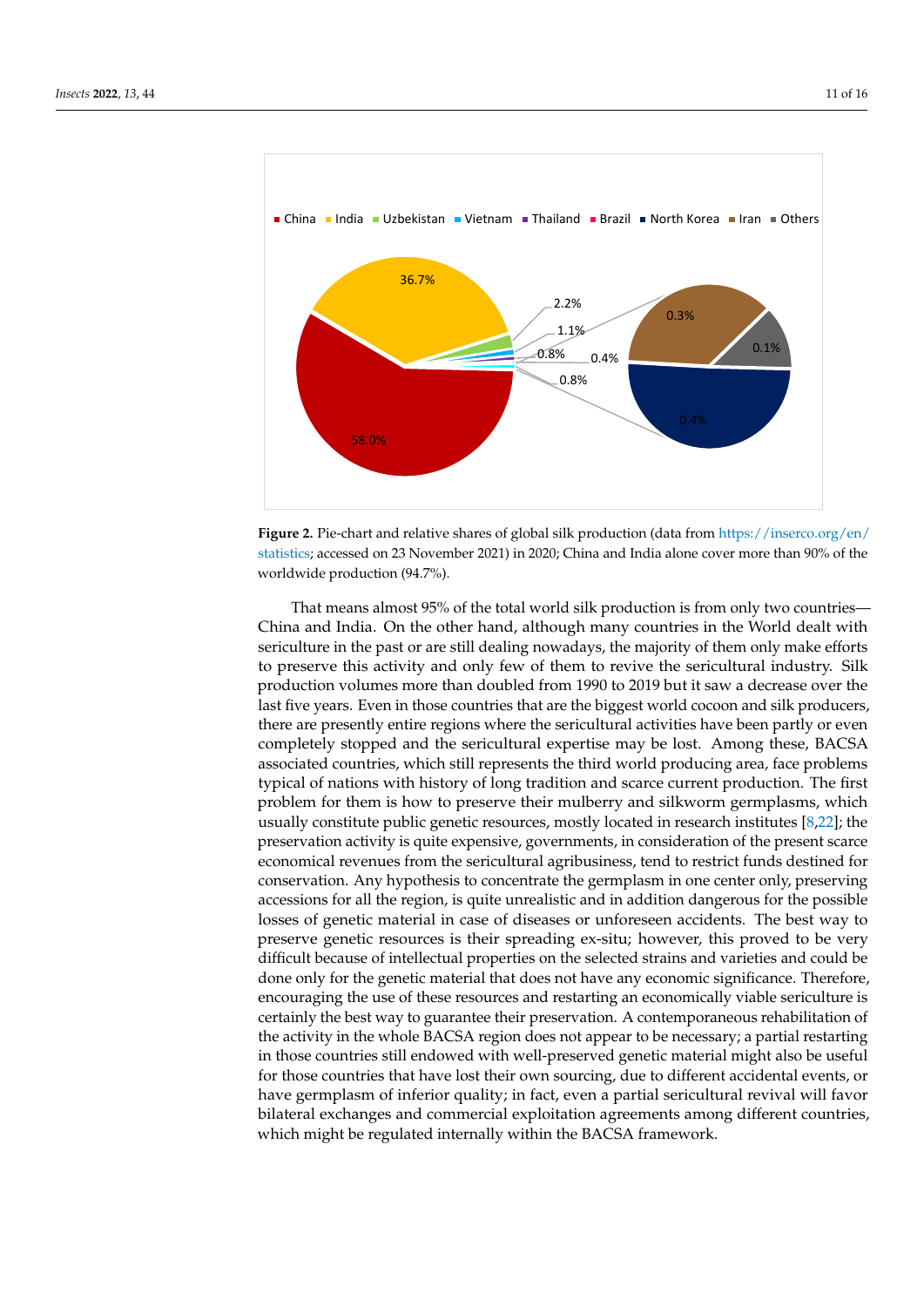#### 5.2.2. Backwardness of the Agroindustry Chain

Another problem for BACSA countries is the backwardness of the agricultural process (mulberry cultivation and silkworm rearing) and/or the silk industrial transformation. This is partially because the Chinese monopoly on silk has maintained too low the silk price to stimulate innovation and mechanization in countries with capitalistic economies; the only advanced part of the silk chain, in these countries, regards industrial processing after reeling, in which modernization and digitalization play a basic role on the final quality of manufacts for the exclusive fashion industry of the most important world brands. The communist governments highly promoted the mechanization and technical advances in the agriculture. In the communist countries after the '60s of the 20th century a big industrialization occurred; thus, moving of a huge mass of people from the rural areas to the cities resulted in the lack of agricultural workers. For this reason, in the '80s the mechanization in agriculture was a priority. Even in sericulture, where cocoon production, in some communist countries, was in the hands of the big agricultural cooperatives or state enterprises, they managed to organize large scale silkworm rearing, mechanized feeding of young instar larvae, using Japanese machineries, cardboard frame mountages, machines for cocoon deflossing. However, most of these efforts in sericulture appeared to be not economically effective due to the Chinese concurrence and were abandoned. To recover the technological gap of sericulture with respect to other agricultural crops or agro-industrial chains, more competitive in terms of economic revenues for farmers or investors, is not easy and requires many funds to develop innovations. This is one of the main reasons why sericulture is a niche production in several developed countries. This technological gap in sericulture became more evident in the last decades when the effect of climatic changes and environmental pollution began to seriously affect agriculture. For example, dramatic climatic changes began to negatively affect silkworm rearing with serious fluctuations in the average temperatures even in the seasons traditionally favorable to sericulture; the lack of climatic control of silkworm rearing facilities and of digital automatic control of temperature and humidity can cause big problems to larval development; heavy droughts, late frosts, excessive rains compromise mulberry leaf harvests; high temperatures and humidity favor spreading of insect pests, which are also more invasive due to the increased globalization of the transport of goods around the world, which works as an involuntary carrier. Fighting against these new insect pests with insecticides, in turn, affects sericulture. To solve these problems a lot of technology and research related to the environmental management of sericulture would be necessary; however, as previously mentioned, available funds to improve knowledge in the sericultural field are very limited [\[16\]](#page-14-14).

#### 5.2.3. Funding Access

With regard to structural funding for research, training, dissemination, demonstration and other activities related to the sericulture revival, as mentioned above, some BACSA associated countries are members of the EU; therefore, they should have access to EU funding for research institution and SMEs (Small and Medium Enterprises). However, until now the joint attempts for funding common projects have generally failed [\[18\]](#page-14-16). It is likely EC evaluators think that silk-focused projects have a minor impact on EC country development, with other agricultural/industrial activities considered more important than sericulture. Probably, the correct manner to attract financing is to enclose sericulture as a small part of wide projects focusing on other activities and where sericulture represents a case-study more than the central research or investment attractor. On the other hand, non-EC BACSA countries can have access to FAO funds or to those of other NGOs [\[18\]](#page-14-16). However, the lack of experts at the world level in the specific branch of sericulture often results in a minor attention to this theme. For example, two Korean experts gave a great personal contribution (Dr. Hoo Zoo Lea, FAO Senior officer and Dr. Jong Sung Lim, FAO consultant) to the BACSA creation, because of their knowledge and in-depth expertise in this sector [\[6\]](#page-14-5). Unfortunately, FAO now is missing these professional officers specialized in sericulture.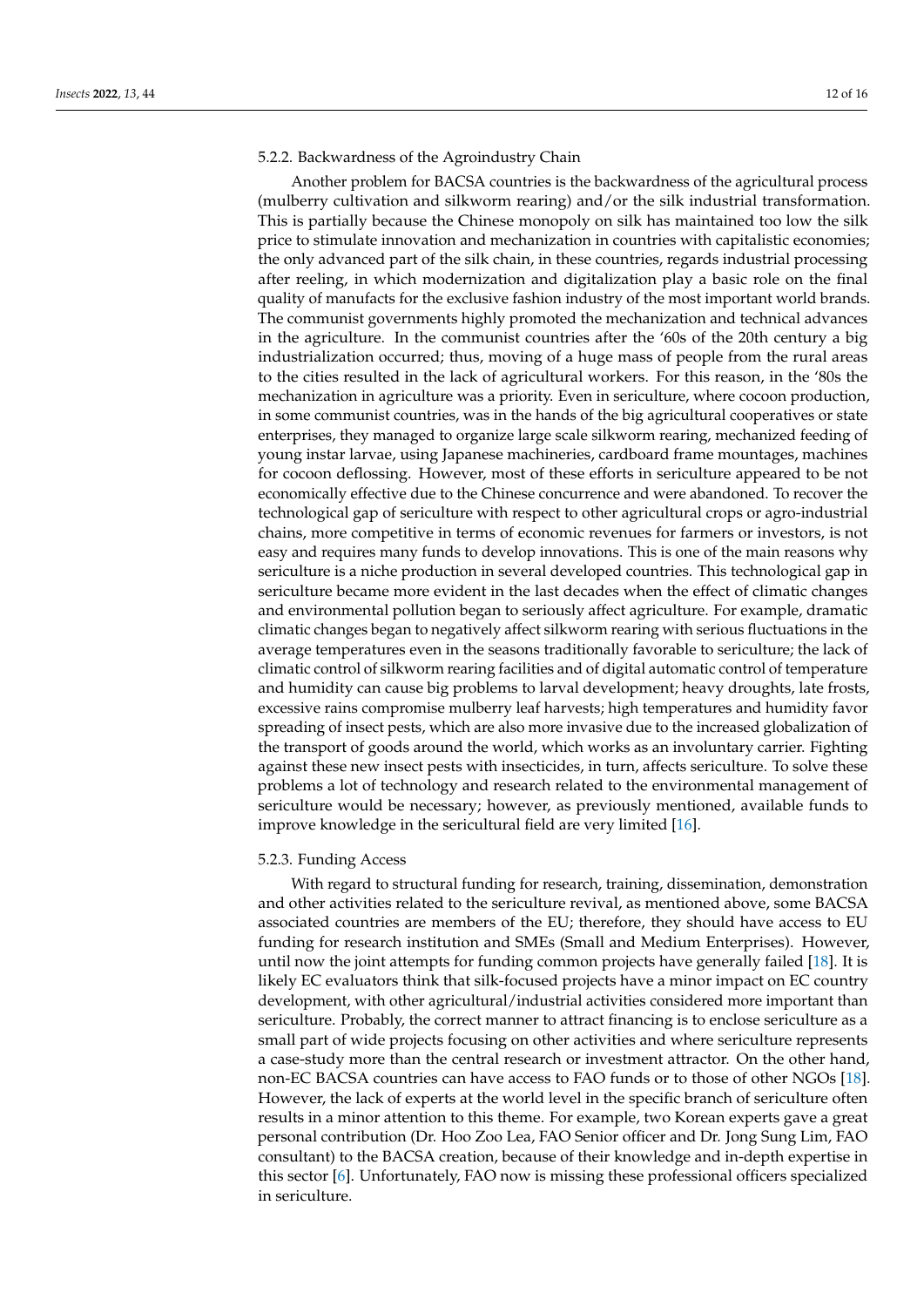## 5.2.4. Governmental Subsidies

With regard to subsidies of governments to silk production, what occurred was that both in the EC and in the other BACSA countries, where they were applied, they did not prevent sericulture from the decline and, in some cases, they triggered fraud from farmer associations or other organizations. Therefore, it is clear enough that this instrument to guide the market might be useful only if coupled with a general policy of industrial and technological development of this sector.

### *5.3. Prospects for the Future*

China, India, Brazil have probably already reached their maximum level of silk production and are not going to increase further their quote in the world market [\[23\]](#page-15-2). On the other hand, silk consumption, so far, has been a very small quote of total world fiber production (less than 1%) [\[24\]](#page-15-3), but very stable over time, although with a diminishing trend in the last 5 years [\[21\]](#page-15-0). This stability of silk for the textile market is due to the general buyers' identification of silk with a luxury fiber, which is a part of human civilization; in many countries it is intrinsically connected with local culture, and it has a long-standing tradition. Silk is considered as "Queen of textiles"; it has some unique and important characteristics, such as its ability to keep the body warm when it is cool, and cool when it is warm, or being a healthy fiber because it breathes easily and naturally keeps away moisture from the skin or being actually soothing to skin diseases and itches. Therefore, according to the recent trend for a rising demand of natural fibers from the final consumers, who look for comfortable wearing and sustainability of clothes, an increase of the silk price is expected; this phenomenon might give opportunities to BACSA countries to be competitive with China, even considering that the top world quality silk fabrics and garment producing industries are concentrated in Europe (Italy, France, Switzerland, England).

Many BACSA countries might expand their artisanal and handicrafts production, especially by linking it to the tradition of their territories, countryside landscapes, culture. This idea gave birth to a project promoted by the Venice Municipality and the Council of Europe through the creation of a cultural itinerary "The European Silk Route"; it aims to be a local cultural network and infrastructure linking cities, regions, sites, museums and universities in order to enhance knowledge of a shared European cultural heritage, both tangible and intangible, and to promote new relationships within Europe and between Europe and the East through sharing of best practices and cultural tourism activities. The route would ideally be based on Marco Polo's travels eastward and include silk production and trade itineraries in Europe in the following centuries. The narrative to be developed will start from the commercial and religious exchanges that took place along the silk road, and specifically Marco Polo's trips. It will then analyze silk's impact in Europe through four main themes: the textile activity (from artisanal production to industrialization: innovations, technologies, the work world); silkworm rearing and its social, economic, agricultural and environmental consequences; the use of silk in paintings, fashion and design; and research and development in silk production [\[25\]](#page-15-4). The work undertaken to reach the certification of the cultural itinerary from the Institute of Luxembourg began in 2018 [\[25\]](#page-15-4).

In addition to this exciting opportunity, the forecasts for the future represent that the demand of non-textile silk as constitutive proteins will increase at a steady rate, due to the new utilizations of silk as a versatile polymer for different aims (cosmetics, pharmaceuticals, biomedicals). Recently bio-technological sericulture has been developing [\[26](#page-15-5)[,27\]](#page-15-6). For the first time in the world, in 2017, the legitimated rearing of genetically modified silkworms in conventional sericulture farms started in Japan. Functional silk is a promising material for medical applications. Using the methods of genetic engineering, absolutely new silks that have unprecedented functions were developed. These are transgenic spider silk [\[28\]](#page-15-7), hyperfine silk of small diameter, artificial blood vessels, fluorescent silk [\[29\]](#page-15-8). Some of the BACSA countries are ready to face this biotechnological challenge. Silk regenerative medical materials like silk sponge, silk hernia mesh, wound dressing, silk surgical tape, hydrogel, films and 3D scaffolds for wound healing and tissue regeneration and reconstruc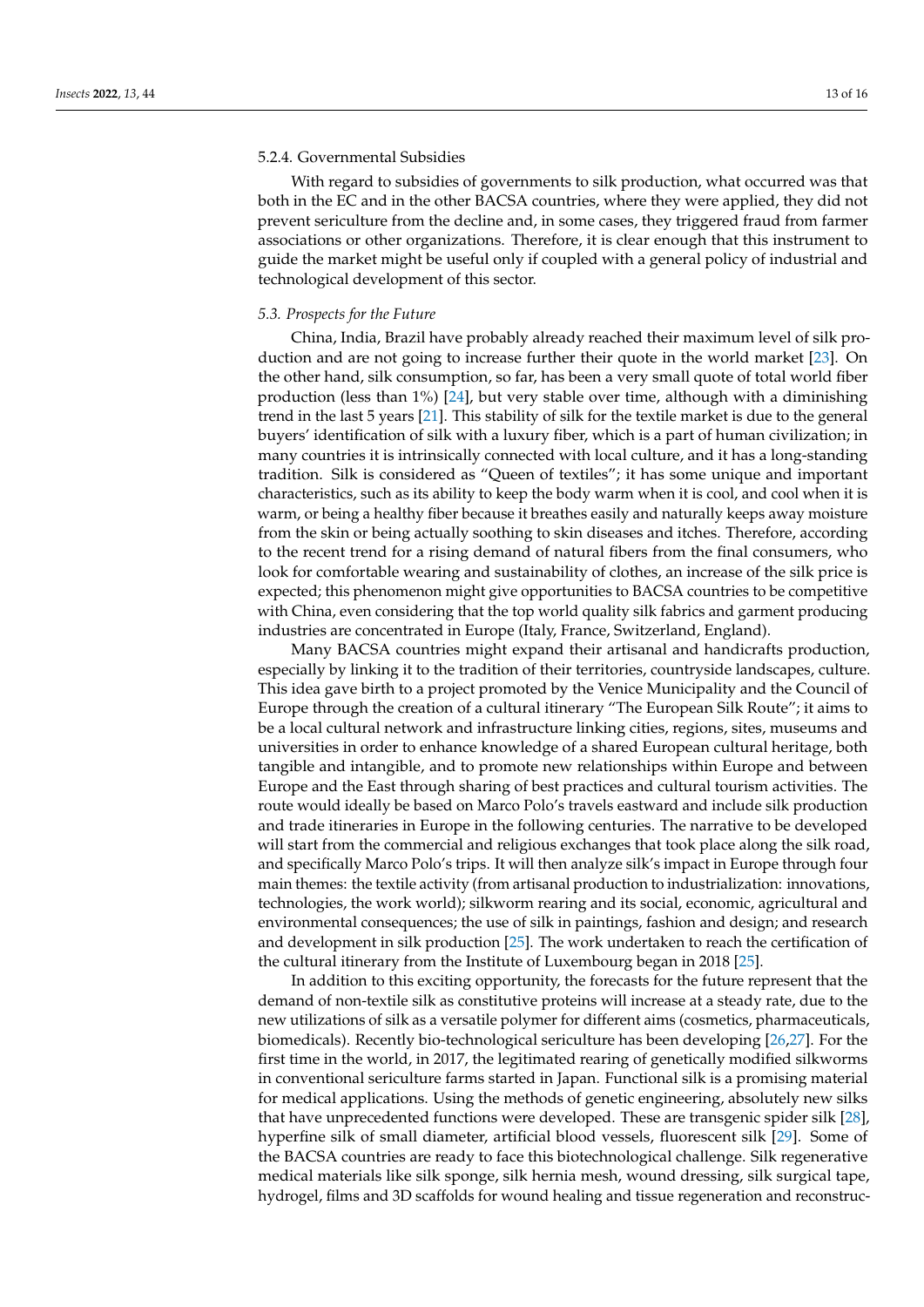tion gels, powders, enzyme immobilization matrices were also created [\[30](#page-15-9)[–34\]](#page-15-10). Transgenic sericin is used for several medical reagents, like blood test drugs, biomatrix for tissue engineering and cosmetics [\[35–](#page-15-11)[38\]](#page-15-12).

Therefore, new kinds of applications are likely to offer new opportunities; the interesting consideration is that, in this case, it is not necessary to produce silk in a huge quantity and it is not necessary to possess big reeling plants or transformation industries. These opportunities might allow BACSA countries to increase their production slowly and steadily. The region possesses some of the richest silkworm and mulberry germplasm collections. Several of the commercial silkworm hybrids, produced in the BACSA area manifest comparatively high productivity, namely single cocoon weight 2.2–2.5 g, shell ratio 23–24%, shell weight 0.500–0.600 g, filament length 1300–1500 m under laboratory conditions [\[39,](#page-15-13)[40\]](#page-15-14). This might help in making the member countries attractive for this production. The level of sericultural science and technology in the region countries is comparatively high at a world level. This expertise might be particularly useful because new technological properties might be required for such a kind of silk production for innovative aims.

The EC green deal might also play a great role in promoting the development of sericulture in the BACSA countries: as mentioned before, sericulture might be an organic agricultural practice; the mulberry is environmentally useful to protect soil from erosion, to adsorb carbon dioxide, to prevent desertification in marginal areas; if it is exploited in a non-intensive way it requires limited fertilization and irrigation and no pesticides at all; moriculture can also be practiced in polluted or salty soils to accelerate their recovery to production [\[41](#page-15-15)[–43\]](#page-15-16). The silkworm is an environmental sentinel especially informative on the abuse of pesticides on agricultural crops cultivated nearby the rearing places. Furthermore, sericulture and moriculture can be exploited for circular economies where by-products of some processes can become raw materials for others. Mulberry fruit can be consumed fresh, dry or employed for production of juice, wine, jam and food additives. Pharmaceuticals can be extracted from mulberry branches, roots, leaves (for example, 1-deoxynojirimycin (DNJ) with antidiabetic aims [\[44\]](#page-15-17)).

## **6. Conclusions**

BACSA, being established only 16 years ago, is a rather young international organization, for example in comparison to another one in the same sector, the International Sericultural Commission (1960). BACSA is basically managed on a voluntary basis thanks to the work and support of individual members, mostly belonging to scientific institutions. According to its aims, it has been strengthening links and sharing knowledge among sericultural member countries, by giving a wide support to many actions dedicated to the revival of sericulture in Europe, Caucasus and Central Asia. Although this revival has not been possible yet on a large scale there are many hints about possible future developments, so that the support action of this Association continues to be fundamental and would deserve more attention by the sector stakeholders.

**Author Contributions:** Writing—original draft preparation, P.T., S.C.; writing—reviewing and editing, A.S. All authors have read and agreed to the published version of the manuscript.

**Funding:** Project Serinnovation (Programma di sviluppo rurale per il Veneto 2014–2020–DGR N. 2175 del 23/12/2016 Misura 16); project RGV-FAO (V TRIENNIO DM 21076 del 25/07/2017).

**Institutional Review Board Statement:** Not applicable.

**Informed Consent Statement:** Not applicable.

**Data Availability Statement:** Data summarized in Figure [2](#page-10-0) are available on the INSERCO web site at the following section/address: <https://inserco.org/en/statistics> (accessed on 23 November 2021).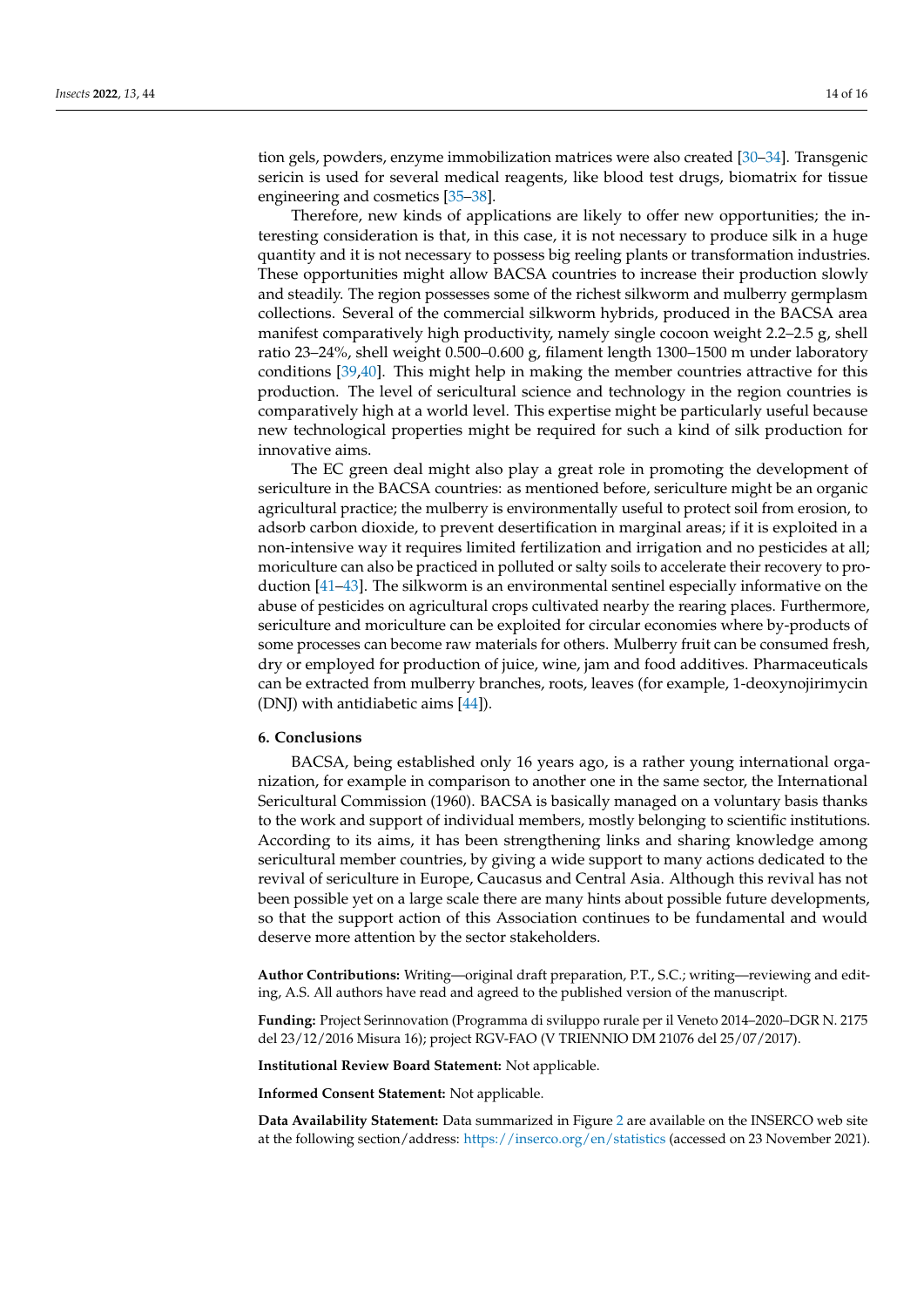**Acknowledgments:** We acknowledge the Veneto Region for the support to the research activity of CREA, through the project Serinnovation (Programma di sviluppo rurale per il Veneto 2014–2020– DGR N. 2175 del 23/12/2016 Misura 16) and the Italian Ministry of Agricultural, Food and Forestry Policies through the project RGV-FAO (V TRIENNIO DM 21076 del 25/07/2017).

**Conflicts of Interest:** The authors declare no conflict of interest.

## **References**

- <span id="page-14-0"></span>1. Batsaikhan, U.; Dabrowski, M. Central Asia—Twenty-five years after the breakup of the USSR. *Russ. J. Econ.* **2017**, *3*, 296–320. [\[CrossRef\]](http://doi.org/10.1016/j.ruje.2017.09.005)
- <span id="page-14-1"></span>2. Soergel, A. How the Fall of Communism in 1989 Reshaped Eastern Europe|Best Countries|US News. Available online: [https://](https://www.usnews.com/news/best-countries/articles/2019-11-08/how-the-fall-of-communism-in-1989-reshaped-eastern-europe) [www.usnews.com/news/best-countries/articles/2019-11-08/how-the-fall-of-communism-in-1989-reshaped-eastern-europe](https://www.usnews.com/news/best-countries/articles/2019-11-08/how-the-fall-of-communism-in-1989-reshaped-eastern-europe) (accessed on 23 November 2021).
- <span id="page-14-2"></span>3. Tzenov, P. Problems and prospects of sericulture preservation and revival in Europe, Causasus and Central Asia. In Proceedings of the SERIVIVAL, Batumi, Georgia, 7–12 April 2019; pp. 14–27.
- <span id="page-14-3"></span>4. Brunetti, G.; Visconti, F.; Marelli, M. *Euro e Distretti Industriali: Una Ricerca Nella Realtà Lombarda*; Franco Angeli—Fondazione CARIPLO per la Ricerca Scientifica: Milan, Italy, 2000; ISBN 8846419553.
- <span id="page-14-4"></span>5. Yamada, M.; Kawabata, Y.; Iikubo, M.; Vyacheslav, A.; Onwona-Agyeman, S. Revitalizing Silk-Road Silk Industry: A Case Study in Fergana Region, Uzbekistan. *J. Arid L. Stud.* **2012**, *22*, 179–182.
- <span id="page-14-5"></span>6. Tzenov, P.; Lea, H.Z. Regional strategies proposed for revival and promotion of sericultural industries and small enterprise development in the countries of Black, Caspian seas and Central Asia region. In Proceedings of the International Workshop on Revival and Promotion of Sericultural Industries and Small Silk Enterprise Development in the Black & Caspian Seas Region, Tashkent, Uzbekistan, 11–15 April 2005.
- <span id="page-14-6"></span>7. Tzenov, P.; Lea, H.Z. Silk Handcrafts Cottage Industries and Small Enterprises in Africa, Europe, Central Asia and the Near East. In Proceedings of the International Workshop on Silk Handcrafts Cottage Industries and Silk Enterprises Development in Africa, Europe, Central Asia and the Near East, Bursa, Turkey, 6–10 March 2006; pp. 19–61.
- <span id="page-14-7"></span>8. Tzenov, P. Present status and utilization of sericulture germplasm and comparative studies of different silkworm hybrids performance for sericultural enterprise development in the Black, Caspian seas and Central Asia (BACSA) region. In Proceedings of the Sericulture Challenges in the 21st Century—SERICHAL, Vratza, Bulgaria, 18–21 September 2007; pp. 13–35.
- <span id="page-14-8"></span>9. Bacsa Black, Caspian Seas and Central Asia Silk Association (BACSA) Proceedings. Available online: [https://www.bacsa-silk.](https://www.bacsa-silk.org/en/principles-of-work-organization/) [org/en/principles-of-work-organization/](https://www.bacsa-silk.org/en/principles-of-work-organization/) (accessed on 23 November 2021).
- <span id="page-14-9"></span>10. Ichim, M.; Tanase, D.; Tzenov, P.; Grekov, D. Global trends in mulberry and silkworm use for non-textile purposes. In Proceedings of the Possibilities for Using Silkworm and Mulberry for Non-Textile Purposes, Plovdiv, Bulgaria, 23–26 September 2008; pp. 6–36.
- <span id="page-14-18"></span>11. Tzenov, P. Black, Caspian Seas and Central Asia Silk Association (BACSA) Activities for Revival and Development of Sericulture in Europe and Central Asia. In Proceedings of the Sericulture for Multi Products-New Prospects for Development—SERIPRODEV, Bucharest, Romania, 11–15 April 2011; pp. 13–18.
- <span id="page-14-10"></span>12. Tzenov, P.; Ichim, M.; Petkov, Z.; Vasileva, Y.; Arkova-Pantaleva, D. Identification and Possible Utilization of Some Silkworm Rearing Waste Products. In Proceedings of the Exploitation of Agricultural and Food Industry By-Products and Waste material Through Application of Modern Processing Techniques, Bucharest, Romania, 1–3 July 2008; pp. 42–49.
- <span id="page-14-11"></span>13. Tzenov, P.; Cappellozza, S. The role of regional cooperation between BACSA member countries in building value chains in sericulture. In Proceedings of the Building Value Chains in Sericulture—BISERICA, Padua, Italy, 7–12 April 2013; pp. 21–29.
- <span id="page-14-12"></span>14. Tzenov, P.; Ichim, M.; Mitova, D. The Organic Sericulture in the Context of Biological Agriculture and Organic Textile. In Proceedings of the Organic Sericulture—Now and the Future—ORGASERI, Sinaia, Romania, 19–24 April 2015; pp. 13–24.
- <span id="page-14-13"></span>15. Tzenov, P. Climate Changes Effect on Sericulture in Europe, Caucasus and Central Asia. In Proceedings of the Climate Changes and Chemicals—The New Sericulture Challenges—CLISERI, Sheki, Azerbaijan, 2–7 April 2017; pp. 9–16.
- <span id="page-14-14"></span>16. Ichim, M.; Tzenov, P.; Grekov, D.; Avramova, K. Mulberry Plantation Establishment Methods, Suitable for Europe, Caucasus and Central Asia. In Proceedings of the Sericulture Preservation and Revival—Problems and Prospects—SERIVIVAL, Batumi, Georgia, 7–12 April 2019; pp. 68–80.
- <span id="page-14-15"></span>17. Moorthy, M.; Sivaprasad, V.; Paramesh, B.; Bindhiya; Hukkeri, S.M.; Kumar, D.; Grekov, D.; Tzenov, P.; Teotia, R.S. Indo-Bulgarian Collaborative Research Project—A Way Forward in Silkworm Breed Improvement Programme in India and Bulgaria. In Proceedings of the Sericulture Preservation and Revival—Problems and Prospects—SERIVIVAL, Batumi, Georgia, 7–12 April 2019; pp. 158–159.
- <span id="page-14-16"></span>18. Bacsa Black, Caspian Seas and Central Asia Silk Association (BACSA) Proceedings. Available online: [https://www.bacsa-silk.](https://www.bacsa-silk.org/en/regional-project-proposal/) [org/en/regional-project-proposal/](https://www.bacsa-silk.org/en/regional-project-proposal/) (accessed on 25 November 2021).
- <span id="page-14-17"></span>19. Bacsa Black, Caspian Seas and Central Asia Silk Association (BACSA) Proceedings. Available online: [https://www.bacsa-silk.](https://www.bacsa-silk.org/en/sellbuy-information/) [org/en/sellbuy-information/](https://www.bacsa-silk.org/en/sellbuy-information/) (accessed on 25 November 2021).
- <span id="page-14-19"></span>20. BACSA Membership: The Black, Caspian Seas and Central Asia Silk Association (BACSA). Available online: [https://www.bacsa](https://www.bacsa-silk.org/en/membership/)[silk.org/en/membership/](https://www.bacsa-silk.org/en/membership/) (accessed on 25 November 2021).